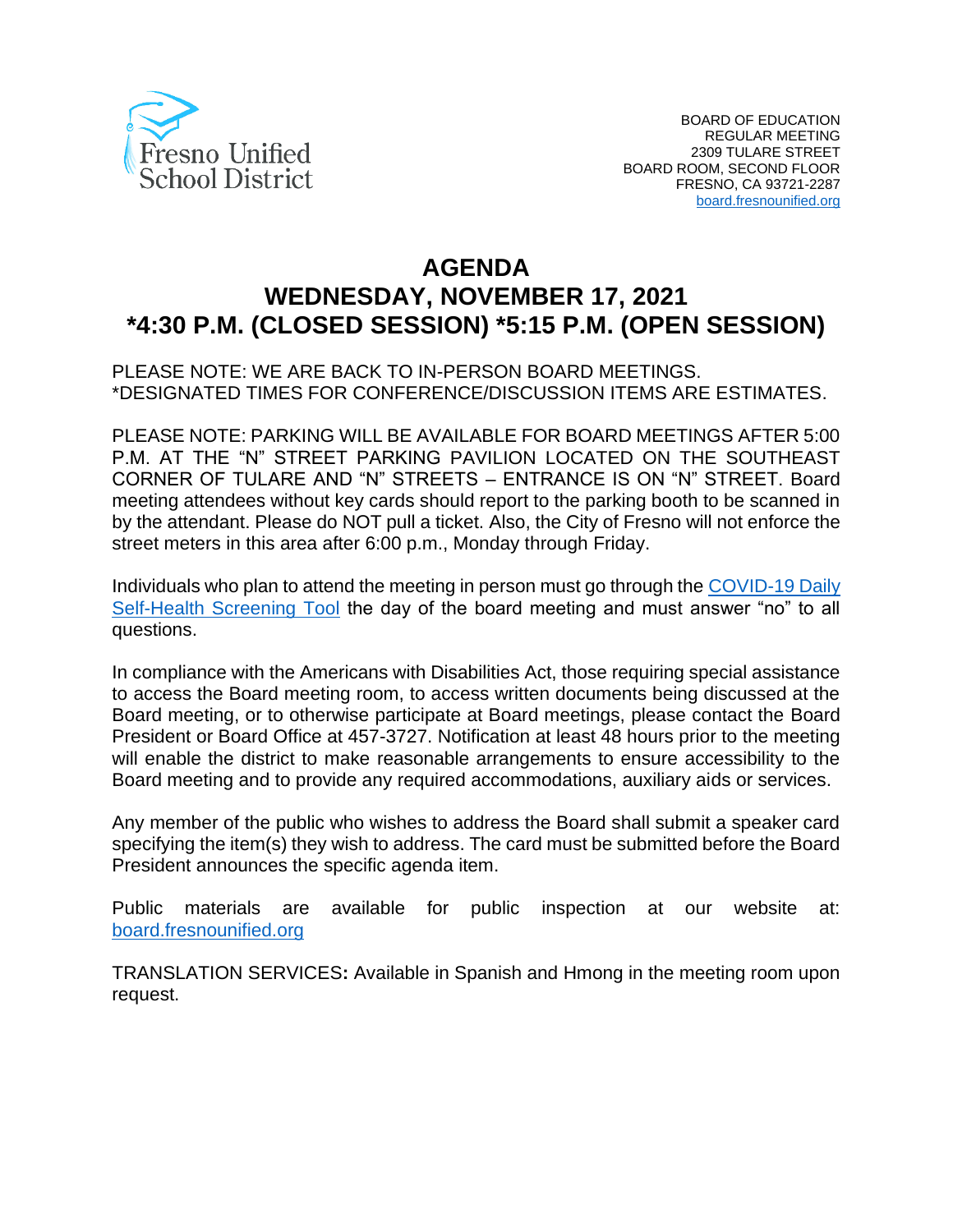#### **\*4:30 P.M**. **CALL** Meeting to Order **OPPORTUNITY** for Public Comment on Closed Session Agenda Items **RECESS** for Closed Session to discuss the following**:**

- 1. Student Expulsions Pursuant to Education Code Section 35146.
- 2. Conference with Labor Negotiator (Government Code Section 54957.6); FUSD Negotiator(s): Paul Idsvoog; Employee Organizations(s): FTA, CSEA, Chapter 125, CSEA, Chapter 143, SEIU, Local 521, FASTA/SEIU, Local 521/CTW, CLC, Fresno Unified Building & Construction Trades/FTA; International Association of Machinists and Aerospace Workers (IAMAW), Unrepresented Employees: All Management, Confidential, and Supervisory Employees.
- 3. Public Employee Discipline/Dismissal/Release/Reassignment/Resignation.
- 4. Public Employment/Appointment (Government Code Section 54957).
- 5. Conference with Legal Counsel Existing Litigation (Government Code Section 54956.9(d)(1)).
	- a. Potential Case (One)

**\*5:15 P.M., RECONVENE** and report action taken during Closed Session, if any.

#### **PLEDGE OF ALLEGIANCE**

A staff member will lead the flag salute.

#### **HEAR Report from Superintendent**

#### **OPPORTUNITY for Public Comment on Consent Agenda Items**

**ALL CONSENT AGENDA** items are considered routine by the Board of Education and will be enacted by one motion. There will be no separate discussion of items unless a Board member so requests, in which event, the item(s) will be considered following approval of the Consent Agenda.

# **A. CONSENT AGENDA**

### **A-1, APPROVE Personnel List**

Included in the Board binders is the Personnel List, Appendix A, as submitted. The Superintendent recommends approval. Fiscal impact: There is no fiscal impact to the district at this time. Contact person: Paul Idsvoog, telephone 457-3548.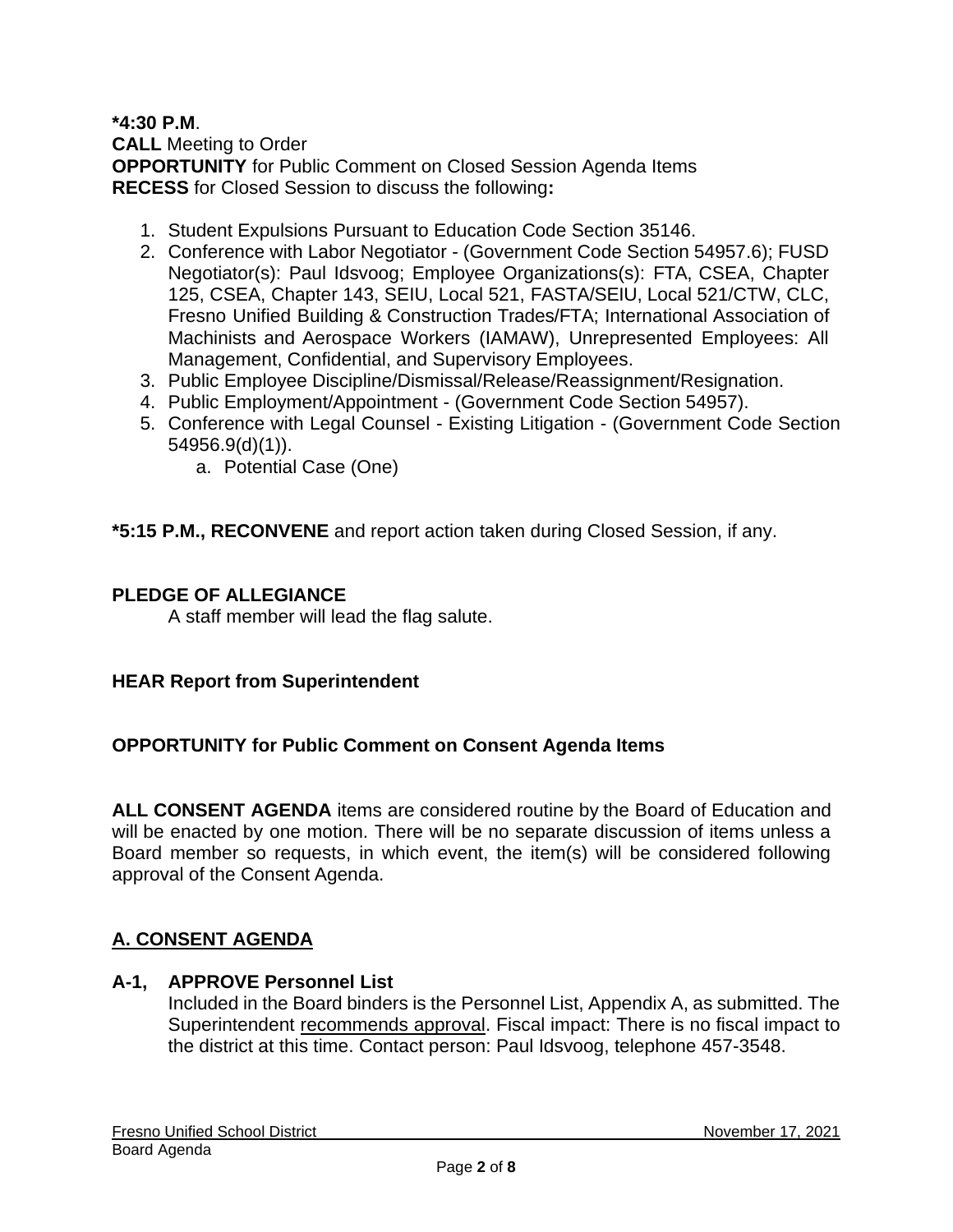# **A-2, ADOPT Findings of Fact and Recommendations of District Administrative Board**

The Board of Education received and considered the Findings of Fact and Recommendations of District Administrative Panels resulting from hearings on expulsion and readmittance cases conducted during the period since the November 03, 2021 Regular Board Meeting. The Superintendent recommends adoption. Fiscal impact: There is no fiscal impact to the district at this time. Contact person: Kim Mecum, telephone 457-3731.

#### **A-3, ADOPT Resolution Proclaiming November 2021 as Sikh Heritage Month**

Included in the Board binders is a resolution proclaiming November 2021, as Sikh Heritage Month. The Superintendent recommends adoption. Fiscal impact: There is no fiscal impact to the district at this time. Contact person: David Chavez, telephone 457-3566.

#### **A-4, APPROVE Agreement with Fresno Chaffee Zoo, Winter Camp 2021**

Included in the Board binders is a request to approve an agreement with Fresno Chaffee Zoo, Winter Camp 2021 to provide enrichment learning opportunities for Fresno Unified students in grades K-4. The Superintendent recommends approval. Fiscal impact: Sufficient funds in the amount of \$19,800 are available in the Extended Learning budget. Contact person: Kim Mecum, telephone 457- 3731.

#### **A-5, APPROVE Agreement with Artist Jason Esquivel as Part of Winter Session 2021**

Included in the Board binders is an agreement with artist Jason Esquivel who will provide mural art experiences to students at six Fresno Unified middle schools during Winter Session 2021. Students in Winter Mural Arts Camp will learn how to plan, cost out, stencil, and paint a mural on their campus. The Superintendent recommends approval. Fiscal impact: Sufficient funds in the amount of \$10,200 are available in the Extended Learning budget Contact person: Kim Mecum, telephone 457-3731.

#### **A-6, APPROVE Agreement with Mindsets Learning, Inc. to Support Winter Camps 2021**

Included in the Board binder is a request to approve an agreement for Mindsets Learning, Inc. The agreement will furnish Fresno Unified with a Common Core State Standard-aligned math program called "Mindsets Learning Challenges" designed to improve educational outcomes for students through authentic realworld learning challenges as part of Winter Camp 2021. The Superintendent recommends approval. Fiscal impact: Sufficient funds in the amount of \$141,525 are available in the After-School Program budget. Contact person: Kim Mecum, telephone 457-3731.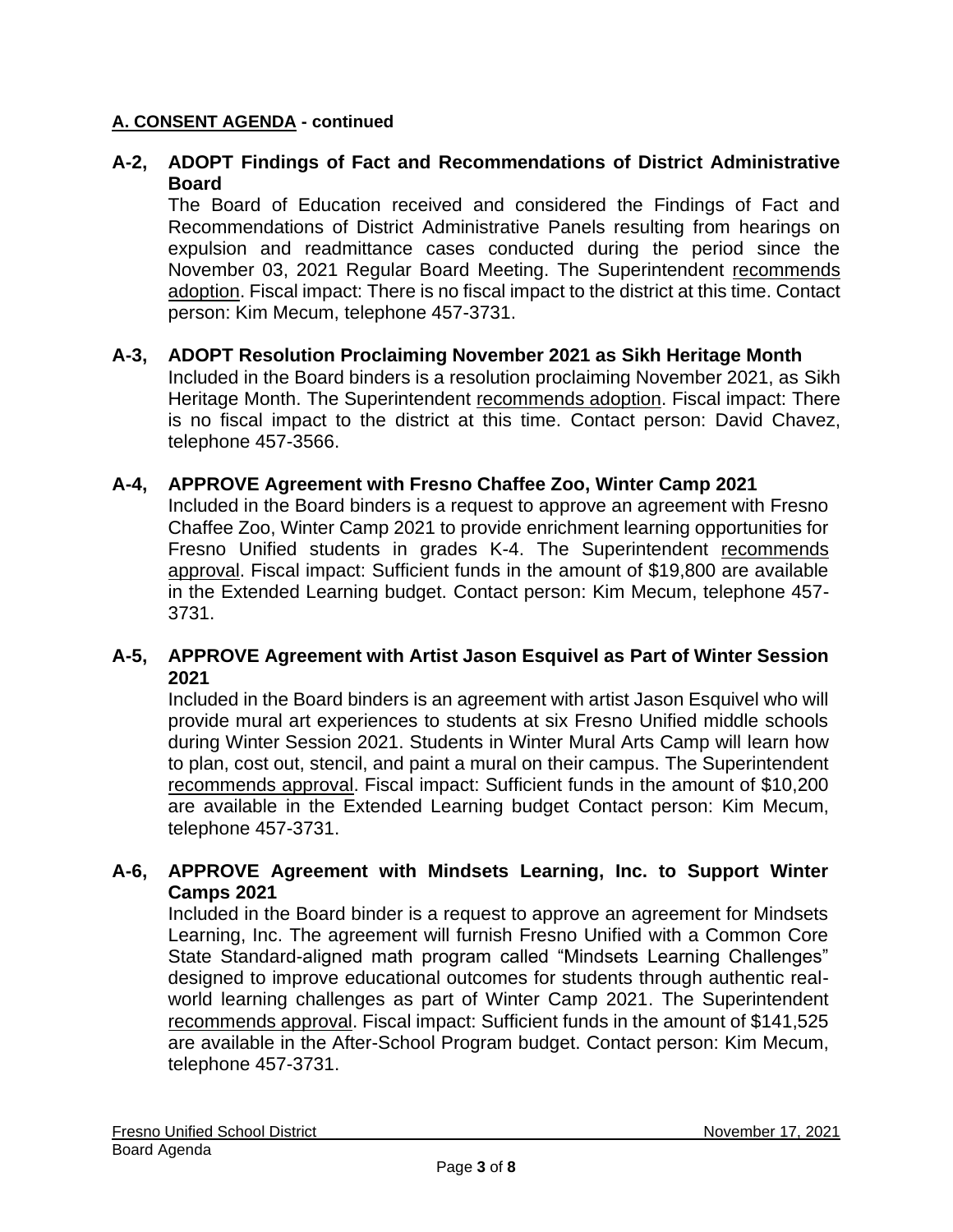# **A-7, APPROVE Agreement with Springboard Collaborative**

Included in the Board binders is a request to approve the Springboard Collaborative agreement to offer after school literacy programs at ten identified elementary sites in Spring 2022. Services provided include in-class literacy offerings, workshops training parents to teach reading at home, and professional development for teachers. The Superintendent recommends approval. Fiscal impact: Sufficient funds in the amount of \$361,500 are available in the After-School Program budget. Contact person: Kim Mecum, telephone 457-3731.

# **A-8, APPROVE Renewal Agreement with Physmetrics, LLC**

Included in the Board binders is a renewal agreement with Physmetrics to administer chiropractic and acupuncture services on behalf of benefit eligible employees and retirees. The Superintendent recommends approval. Fiscal impact: Annual estimated cost of \$800,000 is available in the Internal Service Health Fund. Contact person: Santino Danisi, telephone 457-6226.

### **A-9, APPROVE Addendum to the Center for Advanced Research and Technology Operating Agreement**

Included in the Board binders is an Addendum to the Operating Agreement between Fresno Unified School District, Clovis Unified School District, and the Center for Advanced Research and Technology (CART) to replace classroom chairs. The Superintendent recommends approval. Fiscal impact: Sufficient funds in the amount of \$120,444 will be supported with one-time stimulus funds. Contact person: Santino Danisi, telephone 457-6226.

#### **A-10, APPROVE Amendment to the Agreement for the California Teaching Fellows Foundation**

Included in the Board binders is a request to amend an agreement with the California Teaching Fellows Foundation (CTFF) for increased tutoring services in the after-school expansion. CTFF will identify, recruit, and hire additional trained tutors to work with Fresno Unified elementary and secondary After-School Programs. The Superintendent recommends approval. Fiscal impact: Sufficient funds in the amount of \$300,000 are available in the After-School Program budget. Contact person: Kim Mecum, telephone 457-3731.

# **A-11, APPROVE Award of Bid 22-04, Fresh Organic Produce**

Included in the Board binders is information on Bid 22-04, to establish fixed pricing of fresh organic produce for the district's breakfast, lunch and super snack meal programs. Fresh organic fruits and vegetables will be delivered and incorporated into meals prepared at the Nutrition Center and reimbursed through the U.S. Department of Agriculture and the California Department of Education.

Staff recommends award to the lowest responsive, responsible bidder: Food 4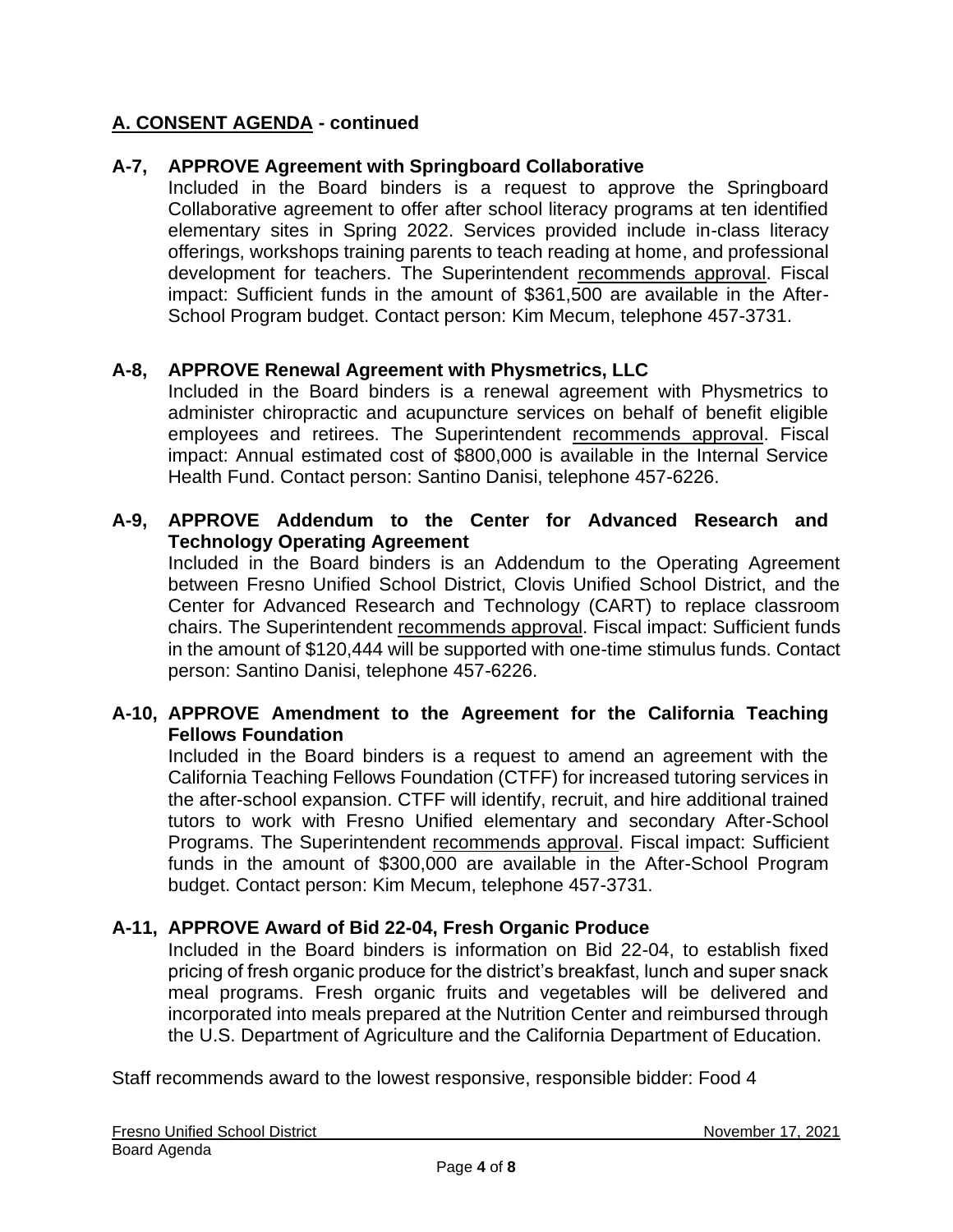Thought, LLC (Fresno, CA) \$9,050 estimated. The Superintendent recommends approval. Fiscal impact: Sufficient funds in the amount of \$9,050 are available in the Cafeteria Fund. Contact person: Karin Temple, telephone 457-3134.

#### **A-12, APPROVE Award of Bid 22-14, Ahwahnee Middle School Locker Room Heating Replacement**

Included in the Board binders is information on Bid 22-14, to replace the existing gas-fired heaters in the Boys and Girls Locker Rooms with new forced air heaters.

The existing equipment is more than 20 years old, requiring frequent repairs, and replacement parts are difficult to obtain. The new equipment is more energy efficient resulting in lower cost of operation. Staff recommends award to the lowest responsive, responsible bidder: Strategic Mechanical Inc. (Fresno, California) \$275,500. The Superintendent recommends approval. Fiscal impact: Sufficient funds in the amount of \$275,000 are available in the Measure M Fund. Contact person: Karin Temple, telephone 457-3134.

#### **A-13, APPROVE Award of Bid 22-15, Edison High School Multipurpose Room HVAC Replacement**

Included in the Board binders is information on Bid 22-15, to replace the existing heating and cooling system that services the stage in the multipurpose room at Edison High School. The project will furnish and install a new air handler unit, new ductwork, registers, and controls. The existing system is over 25 years old and requires replacement due to age, condition, repair history, and difficulty in locating replacement parts. Staff recommends award to the lowest responsive, responsible bidder: Strategic Mechanical, Inc. (Fresno, California) \$270,000. The Superintendent recommends approval. Fiscal impact: Sufficient funds in the amount of \$270,00 are available in the School Facilities Fund. Contact person: Karin Temple, telephone 457-3134.

#### **A-14, APPROVE Award of Request for Qualifications 22-09, Extended Learning Enrichment Services**

Included in the Board binders is a request for the Board to approve Request for Qualifications (RFQ) 22-09, to provide a pool of qualified vendors to provide enrichment services outside of the regular school day. The term is one year with four one-year renewal options. The Superintendent recommends approval. Fiscal impact: Funding is available through the Expanding Learning Opportunities Grant. Contact person: Kim Mecum, telephone 457-3731.

# **A-15, RATIFY Agreement with Key2Ed**

Included in the Board binders is a request to ratify an agreement with Key2Ed. Key2Ed will provide Facilitated Individualized Education Program professional learning to Special Education senior leadership. Professional Learning services began September 01, 2021 through June 30, 2022. The Superintendent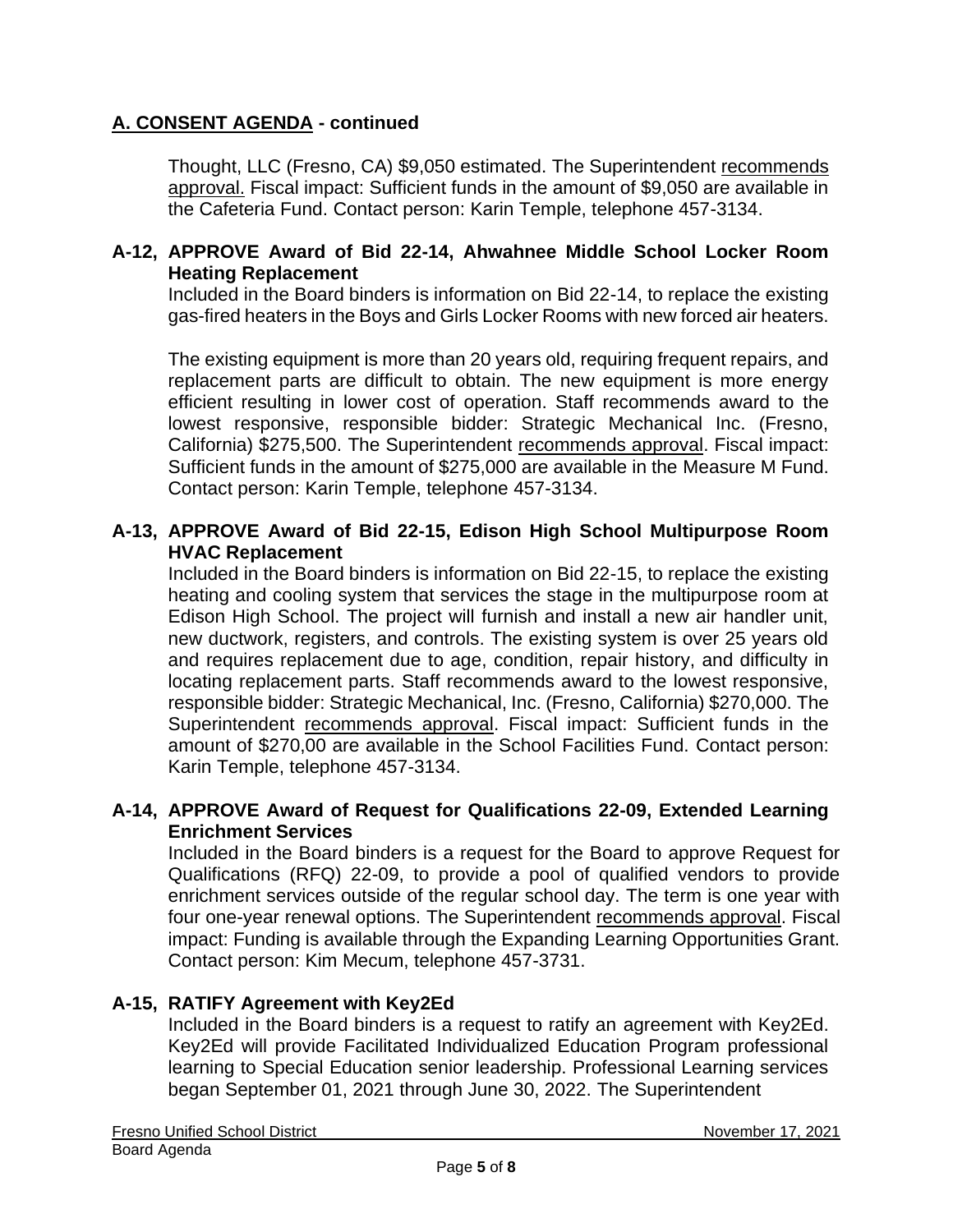recommends ratification. Fiscal impact: Sufficient funds in the amount of \$50,000 are available in the Alternate Dispute Resolution Grant. Contact person: Kim Mecum, telephone 457-3731.

# **A-16, RATIFY Change Orders**

Included in the Board binders is information on Change Orders for the following projects:

| Bid 20-49, Juan Felipe Herrera New Elementary School<br>Change Order 4 presented for ratification                                                                                                     | \$83,643                   |
|-------------------------------------------------------------------------------------------------------------------------------------------------------------------------------------------------------|----------------------------|
| Bid 21-11, Edison High School Gymnasium Addition<br>Change Order 4 presented for ratification                                                                                                         | \$113,678                  |
| Bid 21-25, Hoover High School Career Technical Education (CTE)<br>Building and Construction Trades, Classroom Shop Improvements<br>Change Order 2 presented for ratification                          | \$30,682                   |
| Bid 21-35, Jackson Elementary School<br>Multipurpose<br>Reconstruction<br>Change Order 1 (MPR Bldg) presented for ratification<br>Change Order 1 (Shade Structure) presented for ratification \$7,595 | <b>Building</b><br>\$3,877 |
| Bid 21-45, Webster Elementary School Multipurpose Room Plumbing<br>Replacement<br>Change Order 1 presented for ratification                                                                           | \$10,146                   |
| Bid 21-47A, Burroughs Elementary School Energy Management System<br>Replacement<br>Change Order 1 presented for ratification                                                                          | \$10,209                   |
| Bid 21-47B, Eaton and Rowell Elementary Schools Energy Management<br>System Replacement<br>Change Order 1 presented for ratification                                                                  | \$5,997                    |
| Bid 21-49, Chilled Water Buffer Installation at Various Sites<br>Change Order 1 presented for ratification                                                                                            | \$5,100                    |
| Bid 21-51, Sunnyside High School Track Resurfacing<br>Change Order 1 presented for ratification                                                                                                       | \$20,668                   |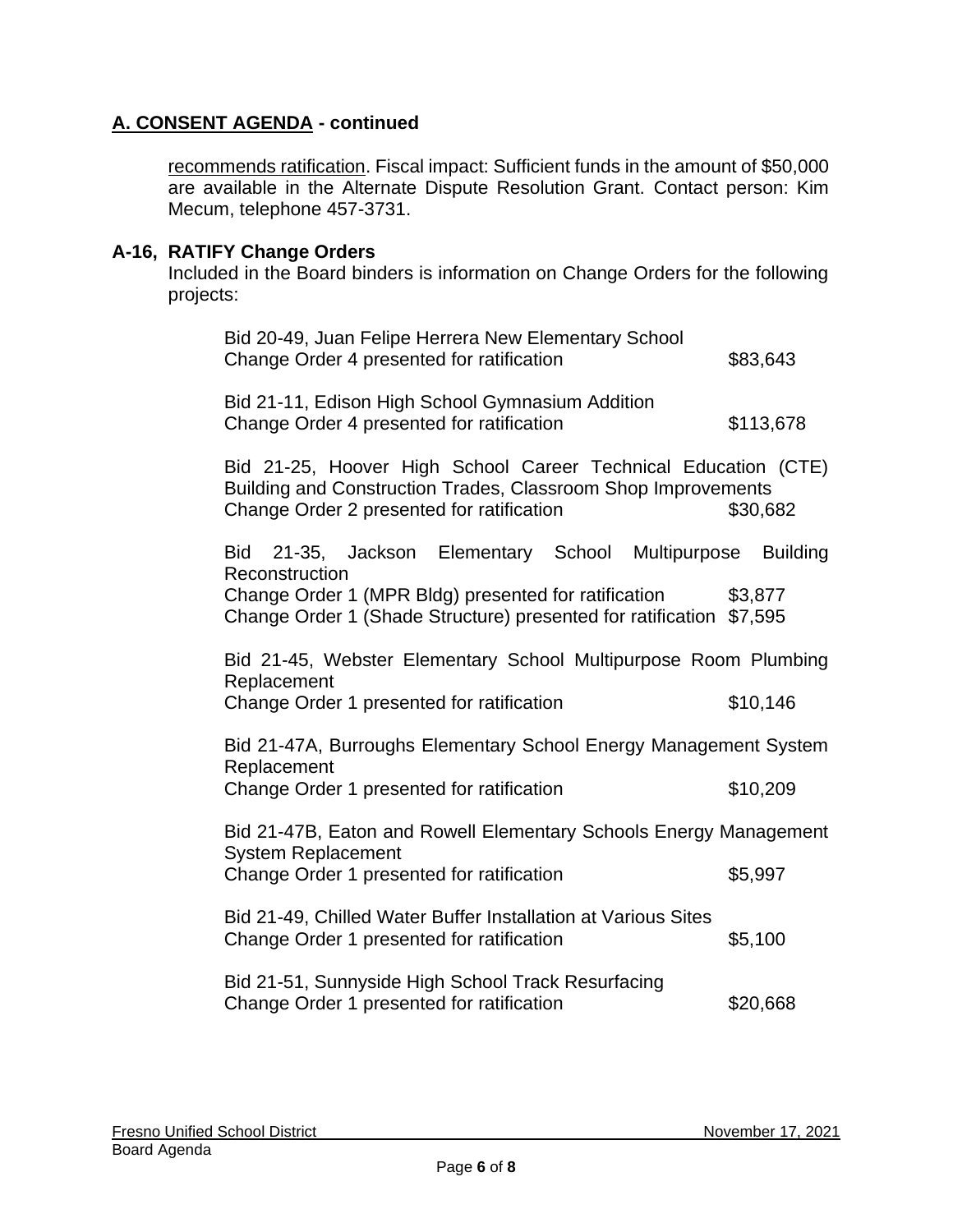The Superintendent recommends ratification. Fiscal impact: \$162,671 is available in the Measure X Fund for Bids 20-49, 21-25, 21-35, 21-47A, 21-47B, and 21-51; \$113,678 is available in the School Facilities Fund for Bid 21-11; \$10,146 is available in the Measure M Fund for Bid 21-45; and \$5,100 is available in the General Fund for Bid 21-49. Contact person: Karin Temple, telephone 457- 3134.

# **A-17, RATIFY the Filing of Notices of Completion**

Included in the Board binders are Notices of Completion for the following projects, which has been completed according to plans and specifications.

Bid 21-45, Webster Elementary School Multipurpose Room Plumbing Replacement

Bid 21-49, Chilled Water Buffer Tank Installation at Various Sites

Bid 21-51, Sunnyside High School Track Resurfacing

The Superintendent recommends ratification. Fiscal impact: Retention funds are released in accordance with contract terms and California statutes. Contact person: Karin Temple, telephone 457-3134.

# **END OF CONSENT AGENDA (ROLL CALL VOTE)**

# **UNSCHEDULED ORAL COMMUNICATIONS**

Individuals who wish to address the Board on topics within the Board's subject matter jurisdiction, but **not** listed on this agenda may do so at this time. If you wish to address the Board on a specific item that is listed on the agenda, you should do so when that specific item is called. Individuals shall submit a speaker card specifying the topic they wish to address. The card must be submitted before the Board President announces unscheduled oral communications.

While time limitations are at the discretion of the Board President, generally members of the public will be limited to a maximum of three (3) minutes per speaker for a total of thirty (30) minutes of public comment as designated on this agenda. Any individual who has not had an opportunity to address the Board during this initial thirty (30) minute period may do so at the end of the meeting after the Board has addressed all remaining items on this agenda. Without taking action and only as expressly permitted by Board Bylaw 9323, Board members may ask questions, make brief announcements, or provide a brief response to statements presented by the public about topics raised in unscheduled oral